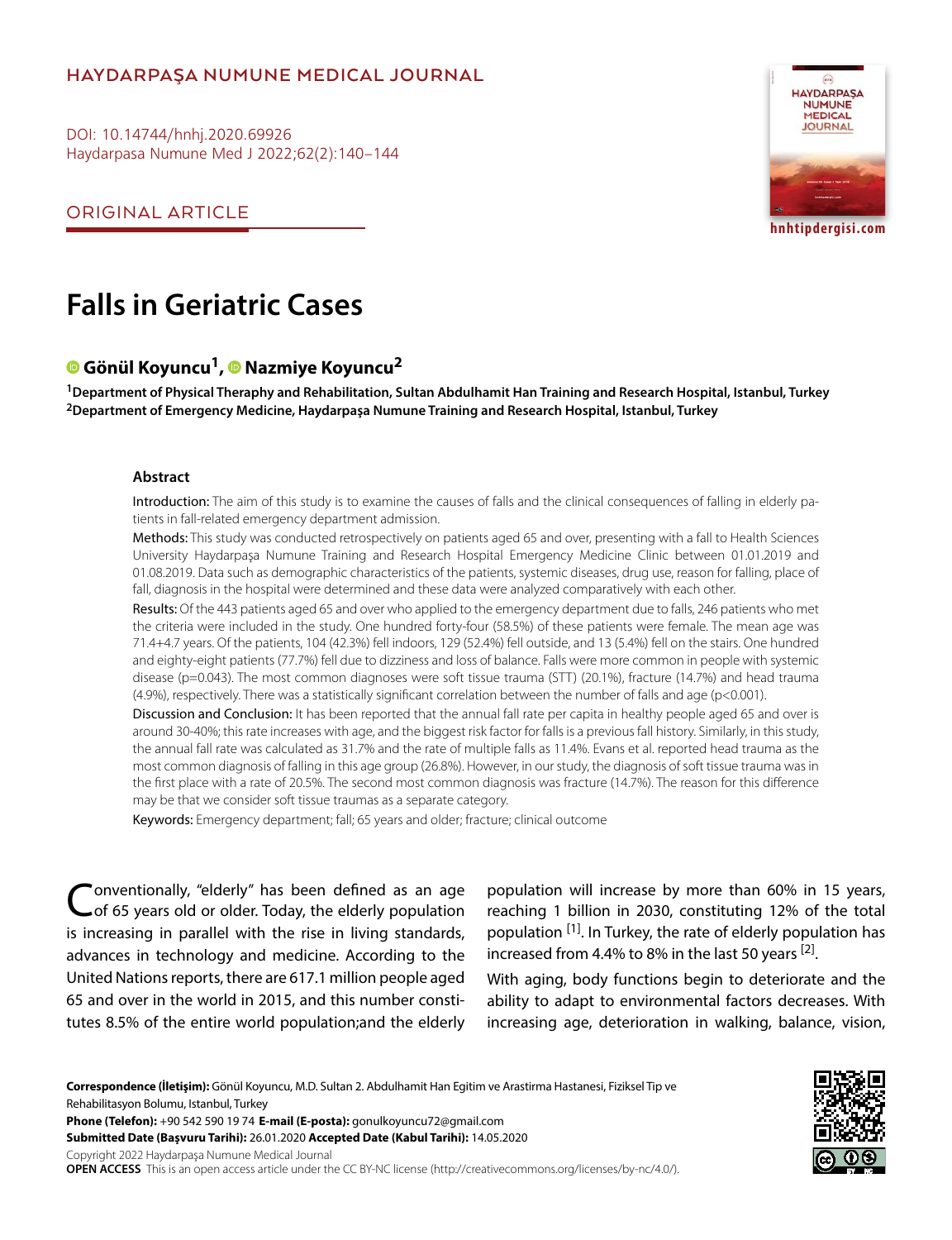hearing and all other systems' functions occurs. In addition to these deteriorations, factors such as chronic diseases and drugs pave the way for falls  $^{[3]}$ . In addition, due to agerelated changes in the body, falls can easily cause injuries, loss of function and even death [4,5]. Koyuncu G et al., [6] in a study they conducted in patients who did not describe balance disorder, found that there was a significant balance disorder and tendency to fall.

Fall can be defined as a person reaches a lower level than he or she is, without an internal event, such as syncope, or an external force, such as being pushed or hit by a car <sup>[7]</sup>. Falls are common in the elderly. In healthy people aged 65 and over, the annual fall rate per capita is around 30–40%, and this rate increases with age  $[8]$ . In a study conducted in the United States (USA), it was determined that 28.7% of individuals aged 65 and over fell in the last year. According to age groups, the fall rates in the last year was 26.7% in the population aged 65-74, 29.8% in the age group of 75-84, while it was reported as 36.5% in the elderly who are 85 and over  $[8,9]$ .

2/3 of the deaths due to accidents in the elderly occur after falling <sup>[9]</sup>. Falls cause loss of mobility and independence in 20-30% of these individuals, and serious injuries in 10% <sup>[10]</sup>. Falls cause 10% of emergency service admissions and 6% of emergency hospitalization in persons 65 years of age and older, and 5-10% of these hospitalizations are due to fractures due to falling [11,12].

When the falls at home are examined, it is seen that environmental factors play a role in the majority of falls. Factors such as improperly placed items, thresholds, slippery floors (especially bathroom and toilet), poorly lit environment and use of inappropriate shoes are among the leading causes of falls in the elderly <sup>[12]</sup>. Studies show that the majority of homes have internal risks and these factors increase the risk of falling by 3-4 times [13,14].

Falls in the elderly cause more mortality and morbidity, as well as a decrease in general functions, preventing the elderly from living an independent life. This situation requires long-term care and increases the risk of premature death [15].

In a study conducted in the USA, the most common diagnoses related to falls in the population aged 65 and over were head trauma (26.8%), rib fractures (8.5%), spinal cord injuries (7.7%), upper extremity fractures (5.5%) and lower extremity fractures (2.9%), respectively <sup>[16]</sup>. In a study examining the clinical status of patients aged 65 and over who applied to the emergency department due to falls in our country, it was found that the most common reason for falling was tripping, and the rate of fractures due to falling increased with age <sup>[17]</sup>.

#### **Objective**

The aim of this study is to examine the demographic characteristics, causes of falls, frequency of falls, systemic diseases, systemic drug use, habits, and clinical outcomes related to falls in patients aged 65 and over who applied to the emergency department due to falling.

#### **Materials and Methods**

This study was conducted retrospectively on patients, presenting with a fall to Health Sciences University Haydarpaşa Numune Training and Research Hospital Emergency Medicine Clinic in a 8-month period between 01.01.2019 and 01.08.2019, who met the inclusion critertia.

The data of the patients were obtained by using the ICD 10 diagnostic coding system. Demographic data of the patient, reason for falling, clinical findings, diagnosis, history of systemic disease, drug use, and smoking habits were noted in the pre-prepared data collection form. The existence of a condition such as tripping and dizziness that may have caused the fall was questioned. In addition, diagnoses such as fracture due to falling and hospitalization or discharge status of the patient were noted.

The participants who were included in the study were 65 years of age or older, reported that the incident happened indoors, outdoors or on the stairs, had sufficient medical records, with no external force such as an accident involved, and the reason for the fall was not due to a cause such as acute coronary syndrome (ACS), hypoglycemia, cerebrovascular accident (CVA), in whom the cause of the fall could be clearly explained by themselves or the person next to them and who did not develop cardiac arrest during emergency admission were included. and who did not develop cardiac arrest at the time of emergency admission.

Patients under the age of sixty-five, those who fell due to an external force such as being pushed by someone else, patients whose fall was due to a reason such as CVA or ACS, patients who stayed outside of their home such as a nursing home, and patients who developed cardiac arrest during emergency admission were excluded from the study. In addition, the patients with missing data were not included in the study.

The data of the cases included in the study were entered into the SPSS program and were analyzed comparatively. Descriptive statistics were used for continuous variables (mean, standard deviation, minimum, median, maximum). The comparison of independent and normally distributed more than two continuous variables was made with the Kruskal-Wallis test, and the comparison of two indepen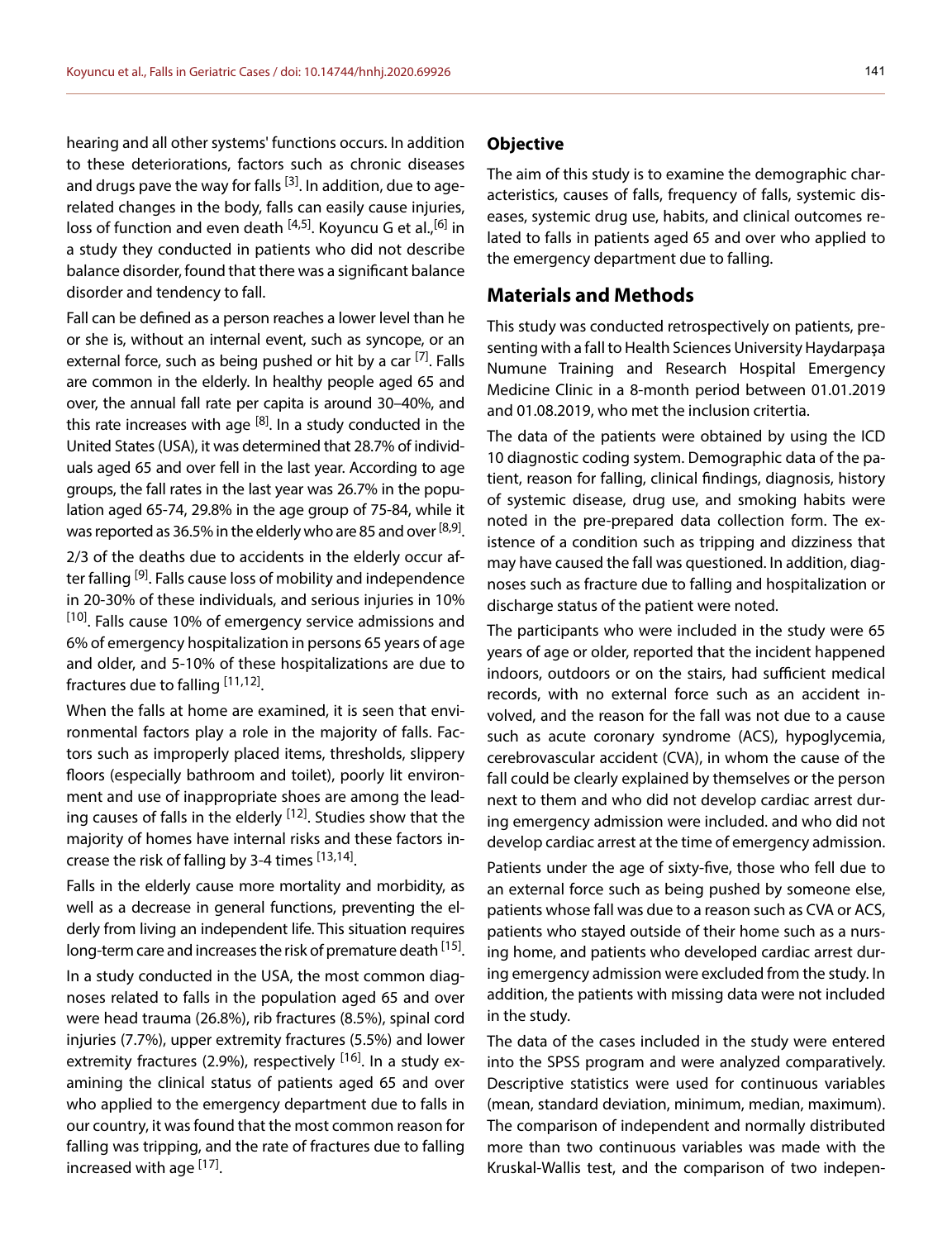dent and normally distributed variables was made with the Mann-Whitney U test. Statistical significance level was determined as 0.05. MedCalc Statistical Software version 12.7.7 (MedCalc Software bvba, Ostend, Belgium; http:// www.medcalc.org; 2013) was used in analyzes.

## **Results**

A total of 443 patients aged 65 and over applied to the Health Sciences University Haydarpaşa Numune Training and Research Hospital Emergency Medicine Clinic due to falling indoors, outdoors and on the stairs in the 8-month period between 01.01.2019 and 01.08.2019. It was determined that 28 patients lived outside the home such as a nursing home, 67 patients fell due to a condition such as CVA or ACS, 54 patients had insufficient medical records, and 48 patients died as a result of accident. As a result, a total of 197 patients were excluded from the study and 246 patients who met the criteria were included in the study.

One hundred forty-four (58.5%) of the patients included in the study were female. The mean age was 71.4+4.7 years (range: 65-90). There was no statistically significant difference in the number of falls between men and women (Student t p=0.552). One hundred eighty-seven (76%) of the patients fell between 06.00 and 18.00, which we considered as daytime hours. Others had fallen at night. One hundred four (42.3%) of the patients gave a history of falling indoors, 129 (52.4%) outdoors, and 13 (5.4%) on the stairs. When the hospitalization rates were examined according to the location of falling, it was found that the hospitalization rate was 21.2% for the patients who fell indoors, 30.2% for those who fell outdoors, and 30.8% for those who fell on the stairs. There was no statistically significant correlation between hospitalization rates according to the location of fall (Chi-square p=0.276).

Considering the habits of the patients, 68 patients (27.9%) were regular smokers. Ten patients (4.1%) were drinking alcohol regularly. No correlation was found between these habits and the frequency of falls and the diagnosis they received.

One hundred and sixty patients (66%) had a history of at least one systemic disease. 62.8% of the patients were using at least one systemic drug. Falls were more common in patients with systemic disease, which was statistically significant (p=0.043). Similarly, as the number of drug use increased, the number of falls also increased in parallel (Kruskal-Wallis p=0.002).

In the last year, 78 patients (31.7%) gave a history of at least one fall. Twenty-eight patients (11.4%) stated that they fell

more than once. When the age of the patients who stated that they fell at least once was analyzed, there were 42 patients (22.1%) between 65-74, 32 patients between 75-84 (62.7%), and 4 patients (100%) aged 85 and over. There was a statistically significant correlation between the number of falls and age (p<0.001).

When looking at the cause of falling according to the falling location, the most important reason for falling on the stairs (46.2%) was tripping. Dizziness and inability to maintain balance (77.7%) were the most common causes of falls in patients who fell indoors and outdoors (p<0.001).

When the clinical diagnoses due to falls were examined, 49 (20.1%) of the cases had STT and 23 (19.5%) had more severe clinical outcomes such as fractures and head trauma. Fracture stood out as the second most common diagnosis after STT. Fractures were detected in 35 patients (14.7%) in total. Fractures were extremity fractures in 15 (6.1%) patients, hip fractures in 10 (4.1%) patients, rib fractures in 8 (3.3%) patients, and vertebral fractures in 3 (1.2%) patients. The third most common diagnosis due to falling was head trauma in 12 patients (4.9%).

The rate of being diagnosed with fractures in patients with a history of falling at least once in the last year was statistically significantly higher than those without a fall history (32.3% vs 9.8%) chi-square=6.78, p=0.009).

In falls indoors, the section where the fall occurred was analyzed by dividing into two groups, as those who fell in the wet parts of the house (kitchen and bathroom) and those who fell in other parts of the house. Sixty-two of the patients (59.6%) fell in the wet sections, and 42 of the patients (40.4%) fell in the other sections.

As a result, 177 patients (72%) were discharged, 65 patients (26.4%) were hospitalized, 4 patients (1.6%) were transferred to be operated directly from the emergency department.

## **Discussion**

Falling is a common condition in the elderly  $[6,7]$ . It has been reported that the annual fall rate per capita is around 30-40% in healthy people aged 65 and over, and this rate increases with age  $[6,7]$ . In a study conducted in the USA, it was reported that 28.7% of individuals aged 65 and over fell in the last year  $[8,9]$ . Patel et al.,  $[18]$  on the other hand, stated that one out of every three elderly people fell every year, and that the biggest risk factor for falling is a previous history of falling. In a study conducted in our country, the frequency of falls in people over 65 years of age was found to be 26.7%-33.3% in the last year  $[22]$ . In our study of 246 patients, similarly, we found that 78 patients (31.7%) fell at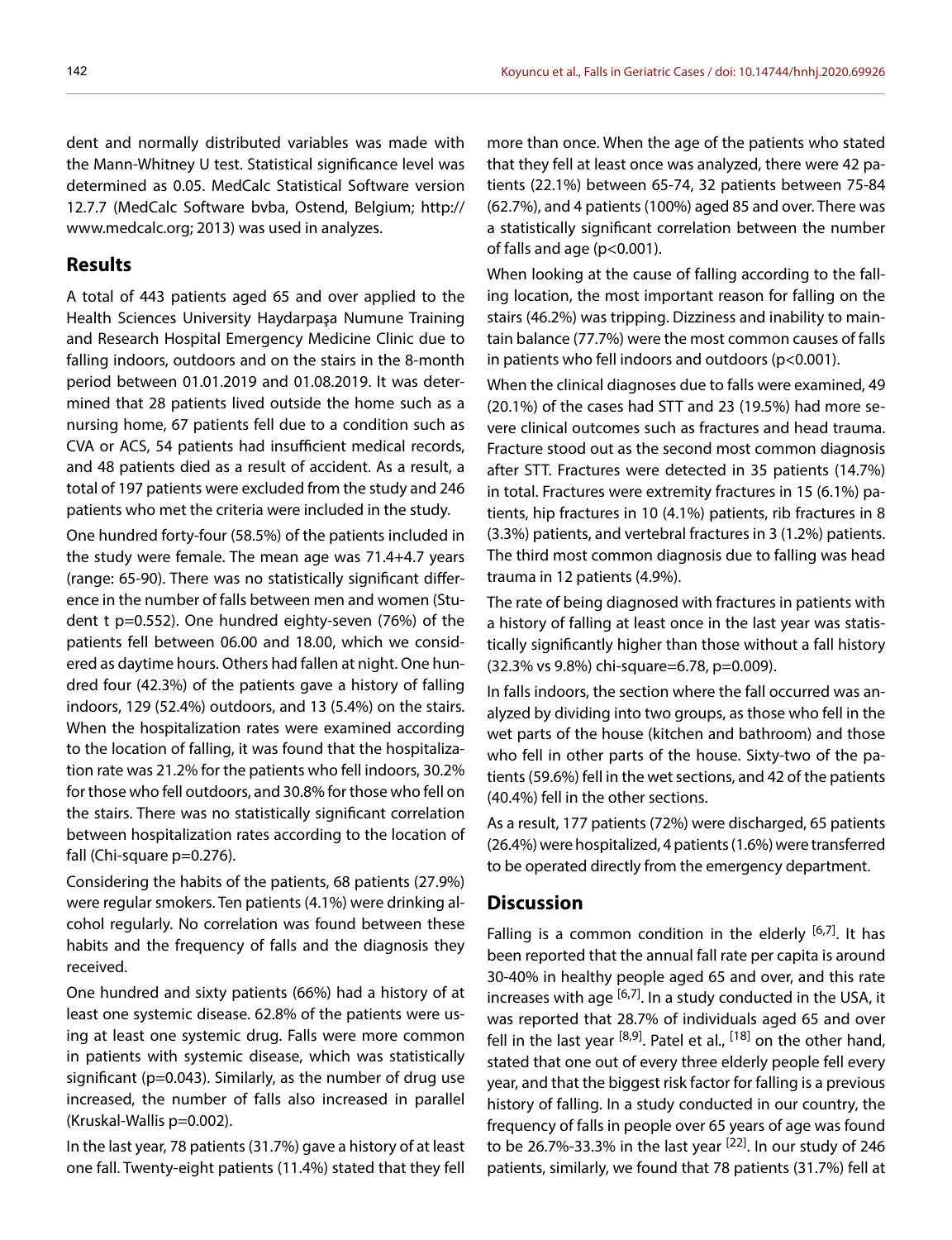least once and 28 patients (11.4%) fell more than once in the last year.

In the literature, female gender, visual impairment and loss of proprioception in the lower extremities have been associated with especially recurrent falls. There are studies reporting that balance problems are more common in women than men, and therefore falls are more common in women <sup>[6,21]</sup>. In our study, although falls were more common in women, no statistically significant difference was found between the two sexes.

In the studies performed, it is reported that fall rates in the last one year according to age groups was 26.7% in the 65- 74 age group, 29.8% in the 75-84 age group, and 36.5% in the 85-year-old group [8,9]. When the age of the patients who stated that they fell at least once in our study was examined, it was seen that 22.1% of the patients were between 65-74, 62.7% were between 75-84 and 100% were 85 years old and over. In our study, although the rates of falls between the ages of 65-74 seem consistent with the literature, the rates of falls between the ages of 75-84 were found to be higher. There were only 4 patients aged 85 and older. All of these patients described more than one fall in the past year. Since the number of patients in this age group is only 4, this number is not sufficient to make a general assessment.

Evans et al., <sup>[16]</sup> reported the most common diagnoses due to falls in the population aged 65 and over as head trauma (26.8%), rib fractures (8.5%), spinal cord injuries (7.7%), upper extremity fractures (5.5%), and lower extremity fractures ( 2.9%). In our study, fracture rate was 14.7%. The most common fractures were extremity fracture with a rate of 6.1%, 4.1% hip fracture, 3.3% rib fracture and 1.2% vertebral fracture. Head trauma was seen with a rate of 12%. The reason for this difference may be that we consider soft tissue traumas as a separate category.

Patel et al. <sup>[18]</sup> reported that eliminating visual problems, physical exercises including supporting balance, strength increase and walking exercises, and minimizing sedating drugs greatly reduced the risk of falling. In a systematic review, data was presented that muscle-strengthening and balancing exercises, discontinuation of psychotropic drugs, and cardiac pacemaker implantation when necessary, definitely reduced the risk of falling <sup>[19]</sup>. In our study, we found that there was a statistically significant correlation between the presence of systemic disease and systemic drug use and falling. Therefore, it is extremely important to keep the systemic diseases and medication intake under strict control in order to reduce the risk of falling.

It has been reported in many studies that there is a high risk of falling in parts that are considered as wet parts of the house, such as bathrooms and toilets [17,20]. These findings are largely consistent with those in our study.

## **Conclusion**

With aging, body functions begin to deteriorate and the ability to adapt to environmental factors decreases. In addition, due to age-related physiological changes in the body, falls can easily cause injuries, loss of function and death. In this study, we found that the risk of falling and the probability of falling again increase with age, and that the probability of developing important clinical outcomes such as fractures increases significantly in recurrent falls. In addition, we have seen that the presence of systemic disease and regular drug use increase the probability of falling, and dizziness and loss of balance indoors and outdoors, and tripping on stairs are the most common causes of falling.

**Ethics Committee Approval:** This study was conducted retrospectively on patients, presenting with a fall to Health Sciences University Haydarpaşa Numune Training and Research Hospital Emergency Medicine Clinic in a 8-month period between 01.01.2019 and 01.08.2019, who met the inclusion critertia.

**Peer-review:** Externally peer-reviewed.

**Authorship Contributions:** Concept: G.K.; Design: N.K.; Data Collection or Processing: N.K.; Analysis or Interpretation: N.K.; Literature Search: G.K.; Writing: N.K.

**Conflict of Interest:** None declared.

**Financial Disclosure:** The authors declared that this study received no financial support.

#### **References**

- 1. National Institutes Of Health (2015). International population reports. Available at: https://www.census.gov/content/dam/ Census/library/publications/2016/d emo/p95-16-1.pdf. Accessed Mar 24, 2017.
- 2. Işık A, Cankurtaran M, Doruk H, Mas MR. Evaluation of falls in geriatric patients. Turk J Geriatr 2006;9:45–50.
- 3. Chu LW, Chi I, Chiu AY. Incidence and predictors of falls in the chinese elderly. Ann Acad Med Singap 2005;34:60–72.
- 4. Bueno-Cavanillas A, Padilla-Ruiz F, Jiménez-Moleón JJ, Peinado-Alonso CA, Gálvez-Vargas R. Risk factors in falls among the elderly according to extrinsic and intrinsic precipitating causes. Eur J Epidemiol 2000;16:849–59. [\[CrossRef\]](https://doi.org/10.1023/A:1007636531965)
- 5. Graafmans WC, Ooms ME, Hofstee HM, Bezemer PD, Bouter LM, Lips P. Falls in the elderly: A prospective study of risk factors and risk profiles. Am J Epidemiol 1996;143:1129–36. [\[CrossRef\]](https://doi.org/10.1093/oxfordjournals.aje.a008690)
- 6. Koyuncu G, Tuna F, Yavuz Ş, Kabaye DD. The last station before fracture: Assessment of falling and loss of balance in elderly. Turk J Phys Med Rehab 2017;63:14–22[. \[CrossRef\]](https://doi.org/10.5606/tftrd.2017.90757)